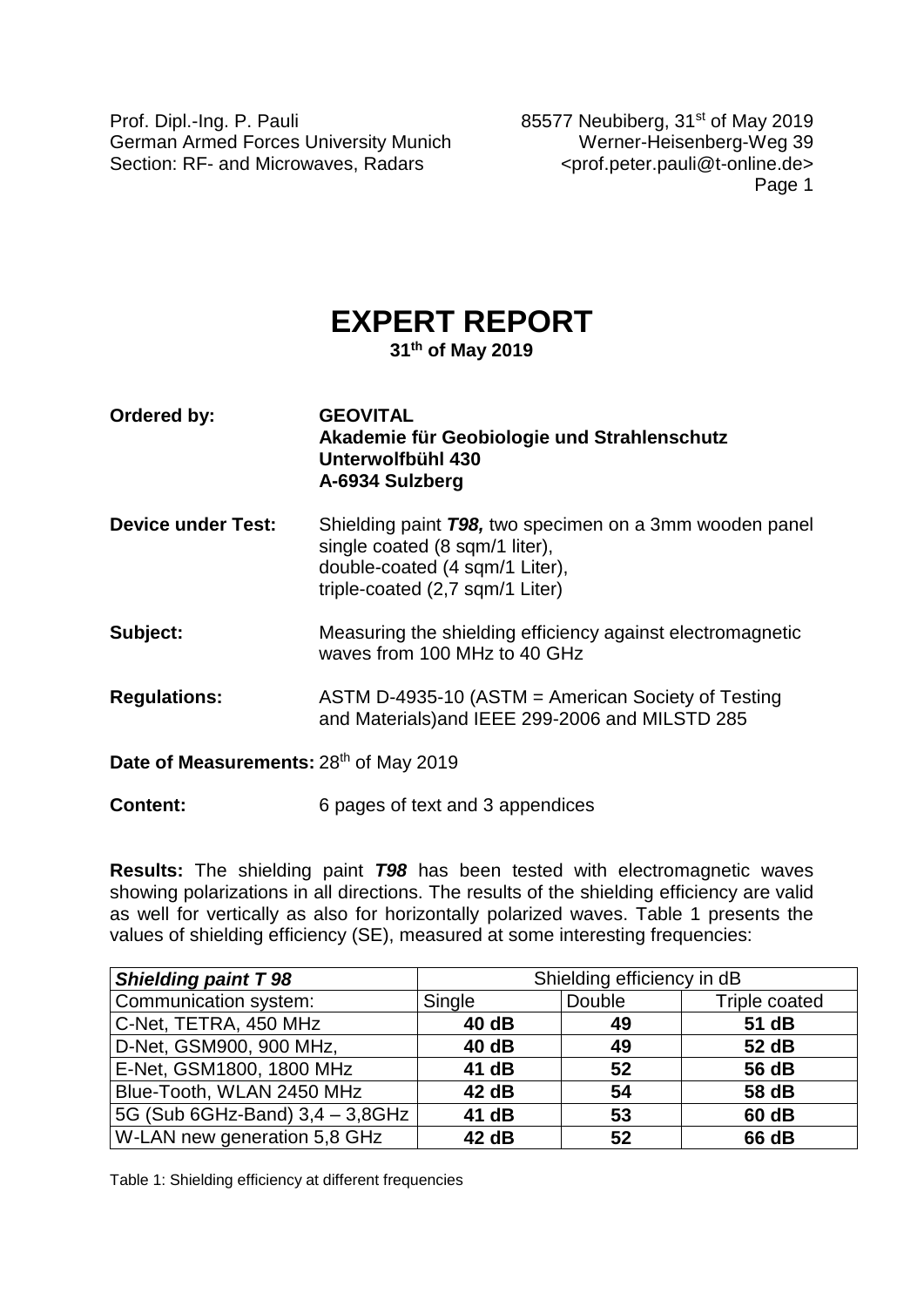## **1. Introduction**

To analyse the measured diagram, it is helpful to use this table. You can easily find the relation between shielding in "dB" and transmitted power in "%".

To calculate the dB-value from the incident power  $P_1$  respectively field strength  $E_1$ and the transmitted power  $P_2$  or field strength  $E_2$ , one has to use the following

equation: 
$$
a_{\text{Shield}} = 10 \cdot \log \frac{P_2}{P_1} = 20 \cdot \log \frac{E_2}{E_1}
$$
 in decibel (dB)

|                                   | <b>Conversion of Decibel to Percent of transmitted</b><br><b>Power</b> |                   |    |                   |  |  |  |  |
|-----------------------------------|------------------------------------------------------------------------|-------------------|----|-------------------|--|--|--|--|
|                                   | dB                                                                     | <b>Power</b>      | dB | <b>Power</b>      |  |  |  |  |
| The network analyzer              |                                                                        | Transmission in % |    | Transmission in % |  |  |  |  |
| presents the results of the       | $\Omega$                                                               | 100.00            |    |                   |  |  |  |  |
| shielding measurements in         | 1                                                                      | 81.00             | 21 | 0.78              |  |  |  |  |
| "Decibel" (dB). The mode          | $\overline{2}$                                                         | 62.80             | 22 | 0.63              |  |  |  |  |
| of measurement is a typical       | $\overline{3}$                                                         | 50.00             | 23 | 0.50              |  |  |  |  |
| transmission measurement          | 4                                                                      | 40.00             | 24 | 0.39              |  |  |  |  |
| (S <sub>21</sub> -measurement).   | 5                                                                      | 31.00             | 25 | 0.31              |  |  |  |  |
| This dB value indicates,          | 6                                                                      | 25.00             | 26 | 0.25              |  |  |  |  |
| how much the level of an          | $\overline{7}$                                                         | 20.00             | 27 | 0.20              |  |  |  |  |
| incident power or power flux      | 8                                                                      | 16.00             | 28 | 0.18              |  |  |  |  |
| density has decreased,            | 9                                                                      | 12.50             | 29 | 0.12              |  |  |  |  |
| passing the device under          | 10                                                                     | 10,00             | 30 | 0.10              |  |  |  |  |
| test.                             | 11                                                                     | 7.90              | 31 | 0.08              |  |  |  |  |
|                                   | 12                                                                     | 6.25              | 32 | 0.06              |  |  |  |  |
| It describes values of field-     | 13                                                                     | 5.00              | 33 | 0.05              |  |  |  |  |
| strengths as well. But the        | 14                                                                     | 4,00              | 34 | 0.04              |  |  |  |  |
| calculation of the percent-       | 15                                                                     | 3.13              | 35 | 0.03              |  |  |  |  |
| values in the table at the        | 16                                                                     | 2.50              | 36 | 0.02              |  |  |  |  |
| right refers to the <b>power-</b> | 17                                                                     | 2.00              | 37 | 0.02              |  |  |  |  |
| relationships.                    | 18                                                                     | 1.56              | 38 | 0.02              |  |  |  |  |
| So it tells - for example -       | 19                                                                     | 1.20              | 39 | 0.02              |  |  |  |  |
| that 20 dB shielding redu-        | 20                                                                     | 1.00              | 40 | 0.01              |  |  |  |  |
| ces the penetrating power         |                                                                        |                   | 50 | 0.001             |  |  |  |  |
| down to 1%.                       |                                                                        |                   | 60 | 0.0001            |  |  |  |  |

Table 2: Conversion of shielding-efficiency-values, given in dB, to %-values of transmitted power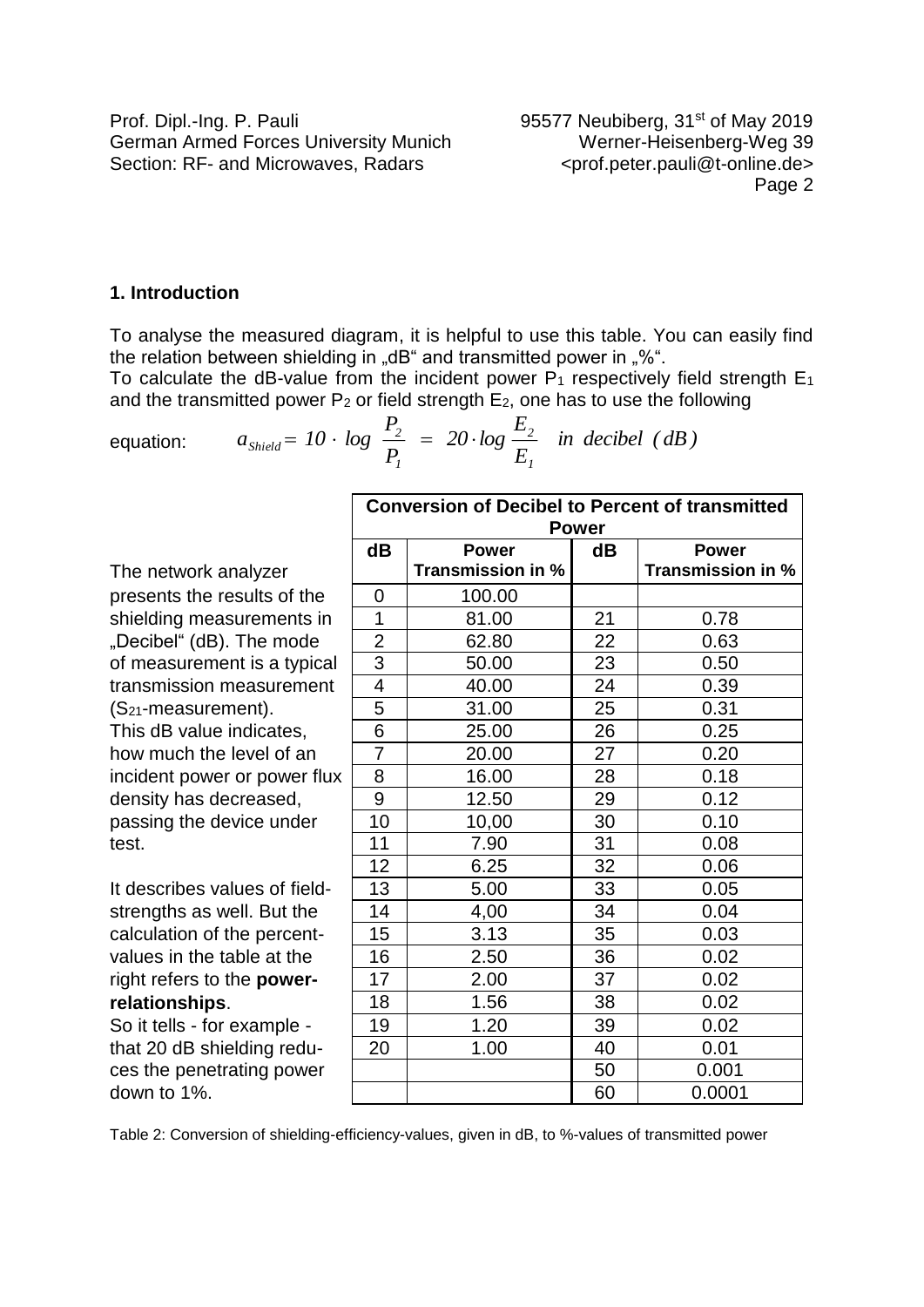Prof. Dipl.-Ing. P. Pauli 2019 German Armed Forces University Munich Werner-Heisenberg-Weg 39 Section: RF- and Microwaves, Radars <prof.peter.pauli@t-online.de>

en de la provincia de la provincia de la provincia de la provincia de la provincia de la provincia de la provi

# **2. Measurement Setup according to ASTM D 4935-10 from 100 MHz to 8 GHz**

This standard was published by the American Society of Testing and Materials (ASTM).

The DUT (**D**evice **U**nder **T**est) was installed between two coaxial TEM-adapters. The test signal was emitted from port 1 of the network analyzer. The transmitted signal was received by port 2 of the NWA. During a  $S_{21}$ -calibration without DUT but with a neutral distance holder of the same thickness as the DUT, the transmission value was set to "0" dB.



Fig. 1: Set-up to measure the shielding efficiency by means of TEM-adapters

## Test equipment:

Vector Network Analyzer, type ZVRE, 30 kHz – 8 GHz, Rohde & Schwarz A pair of coaxial TEM-Adapters, (100 kHz – 8 GHz) Wandel + Goltermann Documentation: OfficeJet 500, H & P

Due to the coaxial structure of the adapters they transmit a TEM-wave. Thus the DUT was hit by **E-field vectors in all transverse directions**.

The consequence is: If the measured shielding efficiency is very good, you can assume, that the DUT will shield as well against vertically as also against horizontally polarized waves in the same good quality.

The results correspond closely to the reality, where the polarization of the incident waves normally cannot be predicted.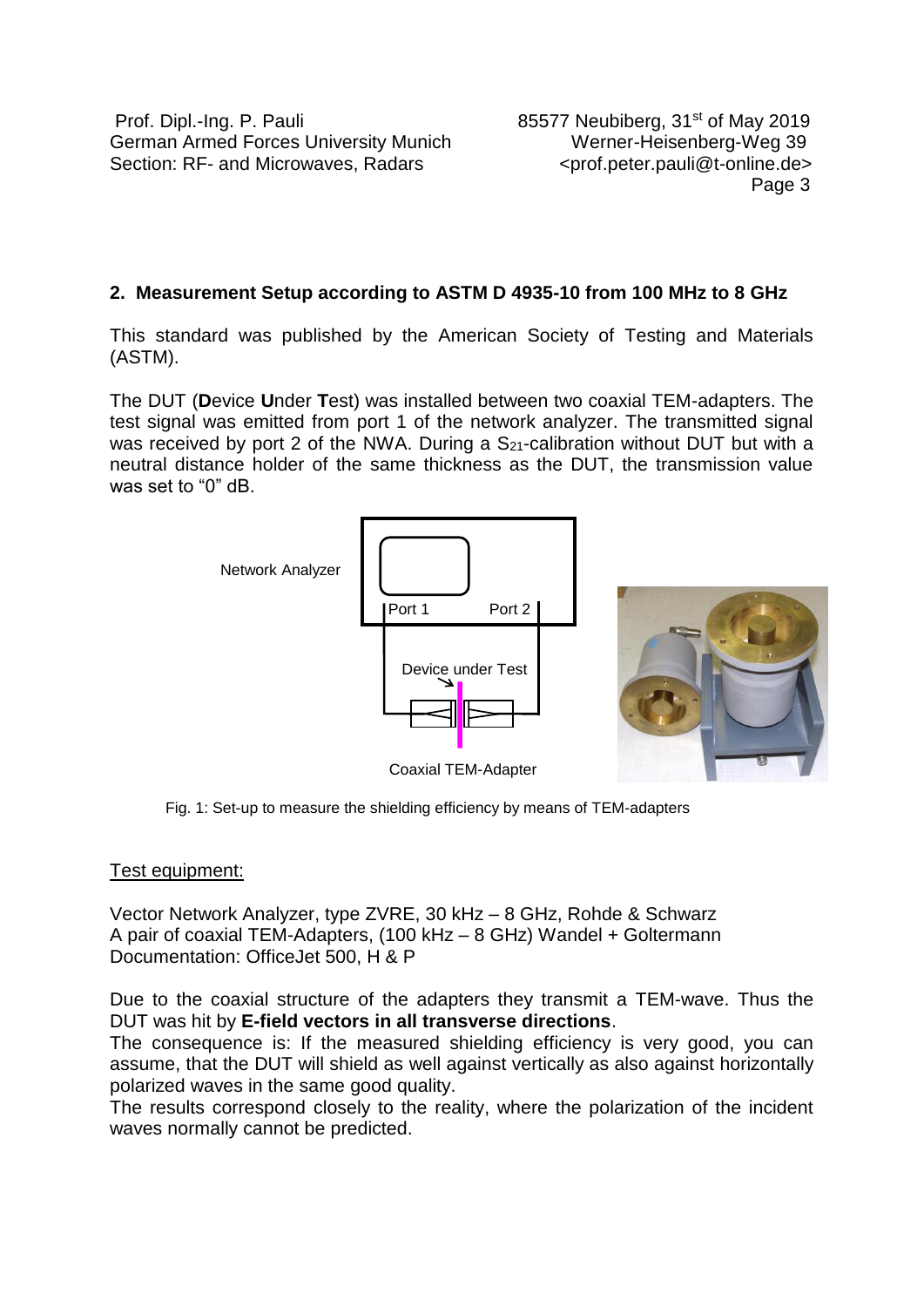# **2.1 Shielding measurements according to IEEE 299-2006 from 6 GHz to 40 GHz**

The measurements were performed according to IEEE 299 on 28<sup>th</sup> of May 2019 at the EMC-test site of the Radar Laboratories at the German Armed Forces University Munich in Neubiberg at frequencies from 20 GHz to 40 GHz. Linear polarization was radiated by the exponential horn antennas. Normally, the device under test is attached to a specific aperture (height 40 cm, width 40 cm) as shown in the picture below in a metallic shelter wall.



Fig. 1 Setup for Shielding Measurements (schematically)

The test range was calibrated without any object between the two antennas, to adiust the zero-dB-transmission-value.

To prevent signals passing the DUT uncontrolled, the samples were positioned directly between the two exponential horn antennas.

## Test equipment:

Scalar Networkanalyzer type 562+6669B (10 MHz – 40 GHz) Wiltron 2 Double horn antennas (20 GHz – 40 GHz) HF 906 (1 GHz – 18 GHz) R&S

Scalar Networkanalyzer type 562+6669B (10 MHz – 40 GHz) Wiltron 2 K-Band exponential horn antennas (20 GHz – 40 GHz) NARDA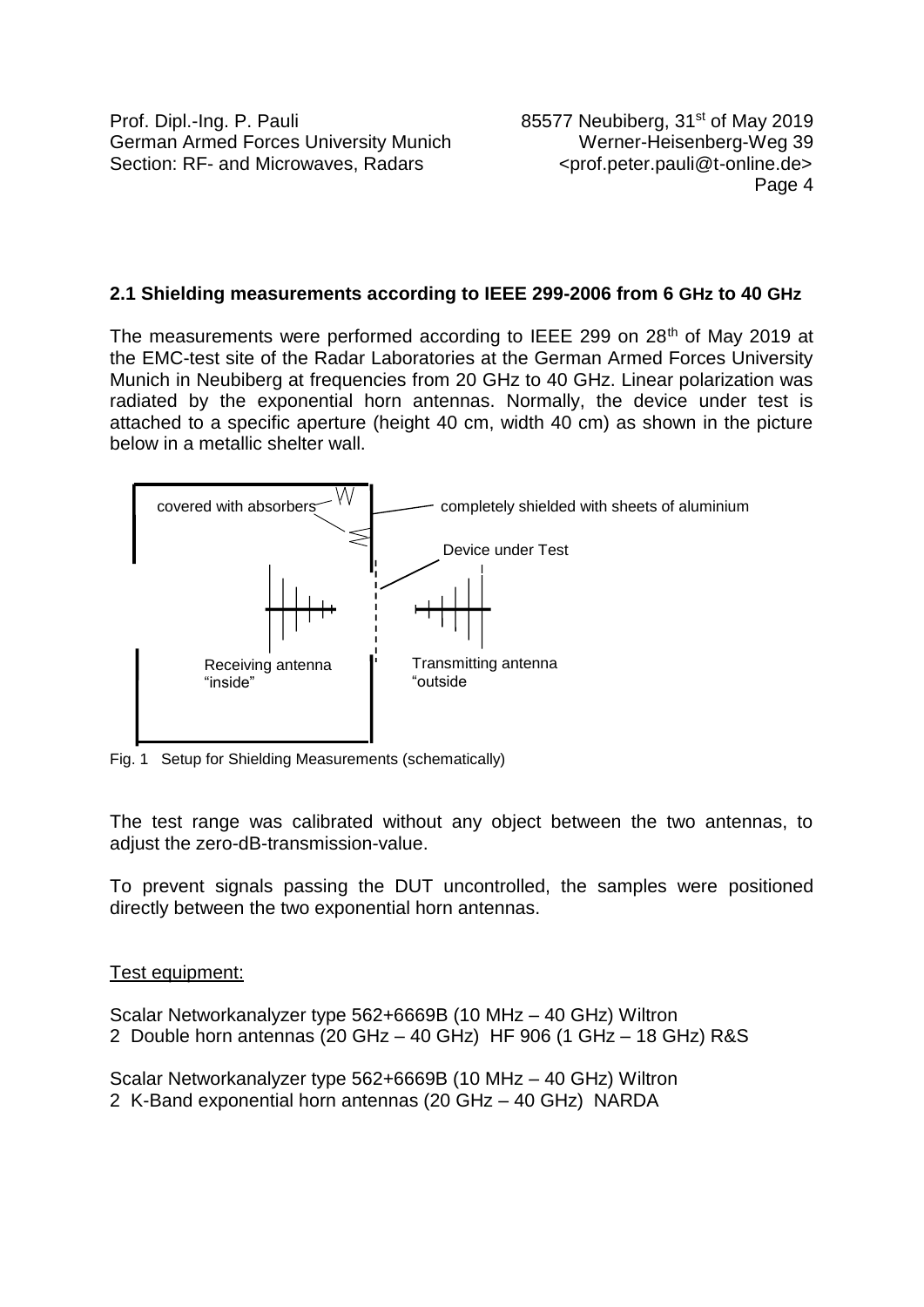## **3. Results of the Measurements**

The diagram in the appendix presents the measured transmission values i.e. shielding efficiency of the shielding paint *T98* in decibels as a function of frequency. At the right of the diagram, some dB-values are printed for some typical frequencies of mobile services.

| <b>Shielding paint T 98</b>     | Shielding efficiency in dB |        |               |  |  |
|---------------------------------|----------------------------|--------|---------------|--|--|
| Communication system:           | Single                     | Double | Triple coated |  |  |
| C-Net, TETRA, 450 MHz           | 40 dB                      | 49     | 51 dB         |  |  |
| D-Net, GSM900, 900 MHz,         | 40 dB                      | 49     | 52 dB         |  |  |
| E-Net, GSM1800, 1800 MHz        | 41 dB                      | 52     | <b>56 dB</b>  |  |  |
| Blue-Tooth, WLAN 2450 MHz       | 42 dB                      | 54     | 58 dB         |  |  |
| 5G (Sub 6GHz-Band) 3,4 - 3,8GHz | 41 dB                      | 53     | <b>60 dB</b>  |  |  |
| W-LAN new generation 5,8 GHz    | 42 dB                      | 52     | <b>66 dB</b>  |  |  |

Table 3: Shielding efficiency at different frequencies

| <b>Device under Test:</b> | Shielding paint T98, two specimen on a 3mm wooden panel<br>double-coated (4 sqm/1 liter) and triple coated (2,7 sqm/1 Liter)                                                            |
|---------------------------|-----------------------------------------------------------------------------------------------------------------------------------------------------------------------------------------|
| Subject:                  | Measuring the shielding efficiency against electromagnetic<br>waves from 20 GHz to 40 GHz                                                                                               |
| <b>Regulations:</b>       | According to IEEE 299-2006 and MILSTD 285<br>Scalar Networkanalyzer type 562+6669B (10 MHz - 40<br>GHz) Wiltron<br>2 K-Band exponential horn antennas (20 GHz – 40 GHz)<br><b>NARDA</b> |

Date of Measurements: 28<sup>th</sup> of May 2019

#### **Results:**

| Frequency     | 20 GHz | 25 GHz | 30 GHz | 35 GHz | 38 GHz | 40 GHz |
|---------------|--------|--------|--------|--------|--------|--------|
| Geovital T98  |        |        |        |        |        |        |
| gm/Liter<br>4 | 50 dB  | 49 dB  | 47 dB  | 40 dB  | 40 dB  | 38 dB  |
| 2,7 qm/Liter  | 55 dB  | 50 dB  | 47 dB  | 44 dB  | 42 dB  | 41 dB  |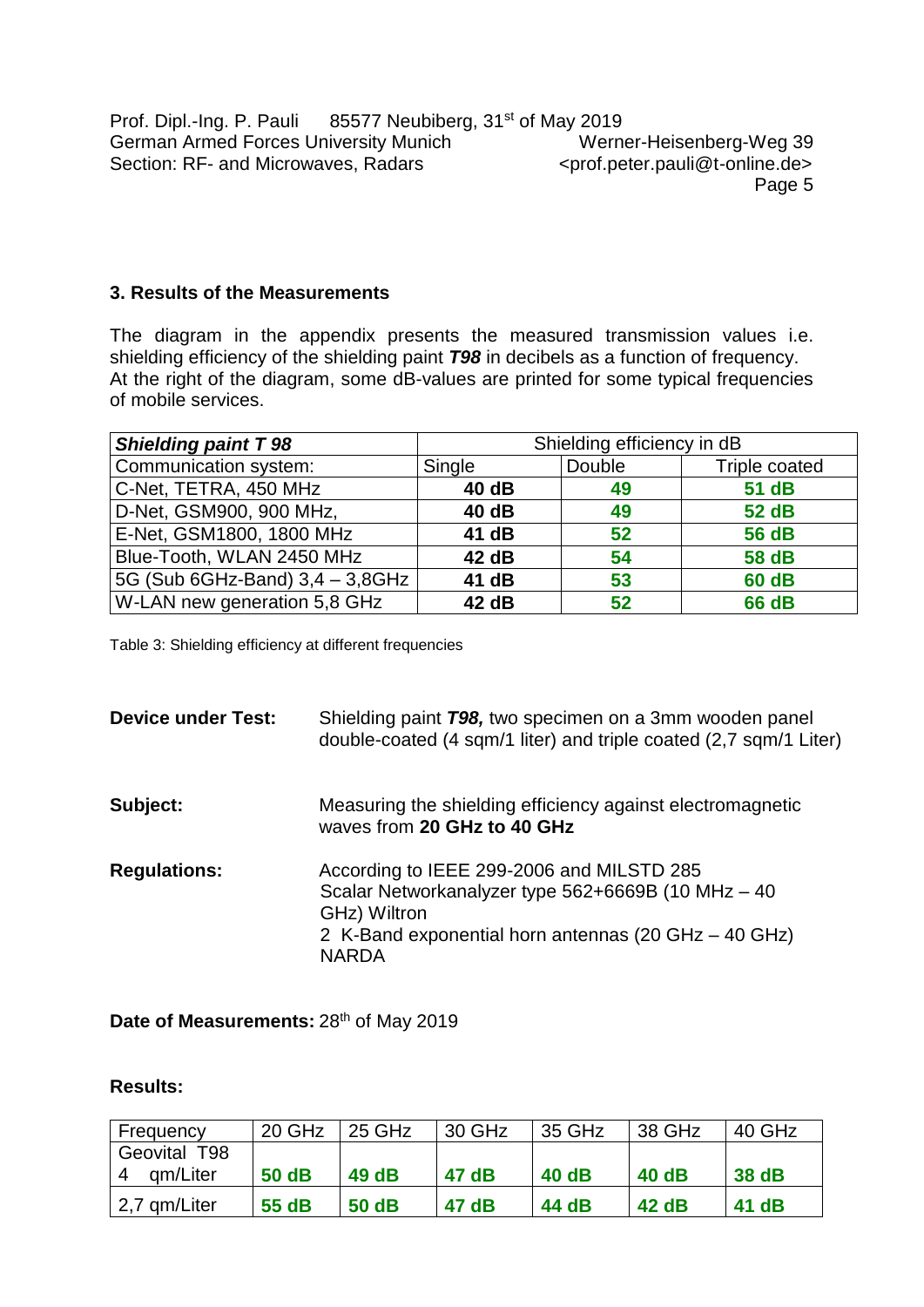Prof. Dipl.-Ing. P. Pauli 85577 Neubiberg, 31<sup>st</sup> of May 2019 German Armed Forces University Munich Werner-Heisenberg-Weg 39 Section: RF- and Microwaves, Radars <prof.peter.pauli@t-online.de>

Page 6

#### **4. Final conclusions**

In the most interesting frequency range of **GSM 900 (at 900MHz)** the shielding paint *T98* presents single coated a shielding effectiveness of **40 dB.** After this shielding only **0.01%** of the incident power will appear behind the single layered fabric. Double layered coating shields nearly 5**0 dB**. Now only **0.006%** of the power will penetrate.

Even at the new **5G-Cellphone-Services** between **3.4GHz and 3.8GHz**, the shielding of the *T98* is single layered **41dB,** double **53 dB** and triple layered **60 dB**. Less than **0.01%** respectively less than **0.0001%** of the incident power can be measured behind the coated specimen.

In practice, these values guarantee a very good to excellent shielding effectiveness, to protect sensitive areas or persons from electromagnetic radiation.

At **20 GHz** ( $\lambda$  = 1.5 cm) the shielding paint **798** presents at the double layered measurement a shielding efficiency of **50 dB**. In this case, **0.001%** of the incident power is penetrating the fabric, 99.999% of it is removed by reflection. The triple layered paint shields with **55 dB**. Now only **0.0003%** of the incident power

can be measured. 99.9997 % are reflected.

The frequencies around **38 GHz** (λ = 0.79 cm) will be used in **future 5G services**. Here, the screen attenuation by the shielding paint is just over **40dB**, less than 0.01% of the incoming power is allowed through. 99.99% of the performance is prevented from penetrating the paint.

At **40 GHz** ( $\lambda = 0.75$  cm) the shielding of the double layer is **38 dB** and of the triple layer is **41 dB**. At **40dB**, **0.01%** of the power penetrates the paint and 99.99 **%** are prevented to penetrate the painted panel.

**This is an excellent value at these high GHz-frequencies!**

Jant

Neubiberg, 31<sup>st</sup> of May 2019 Prof. Dipl.-Ing. P. Pauli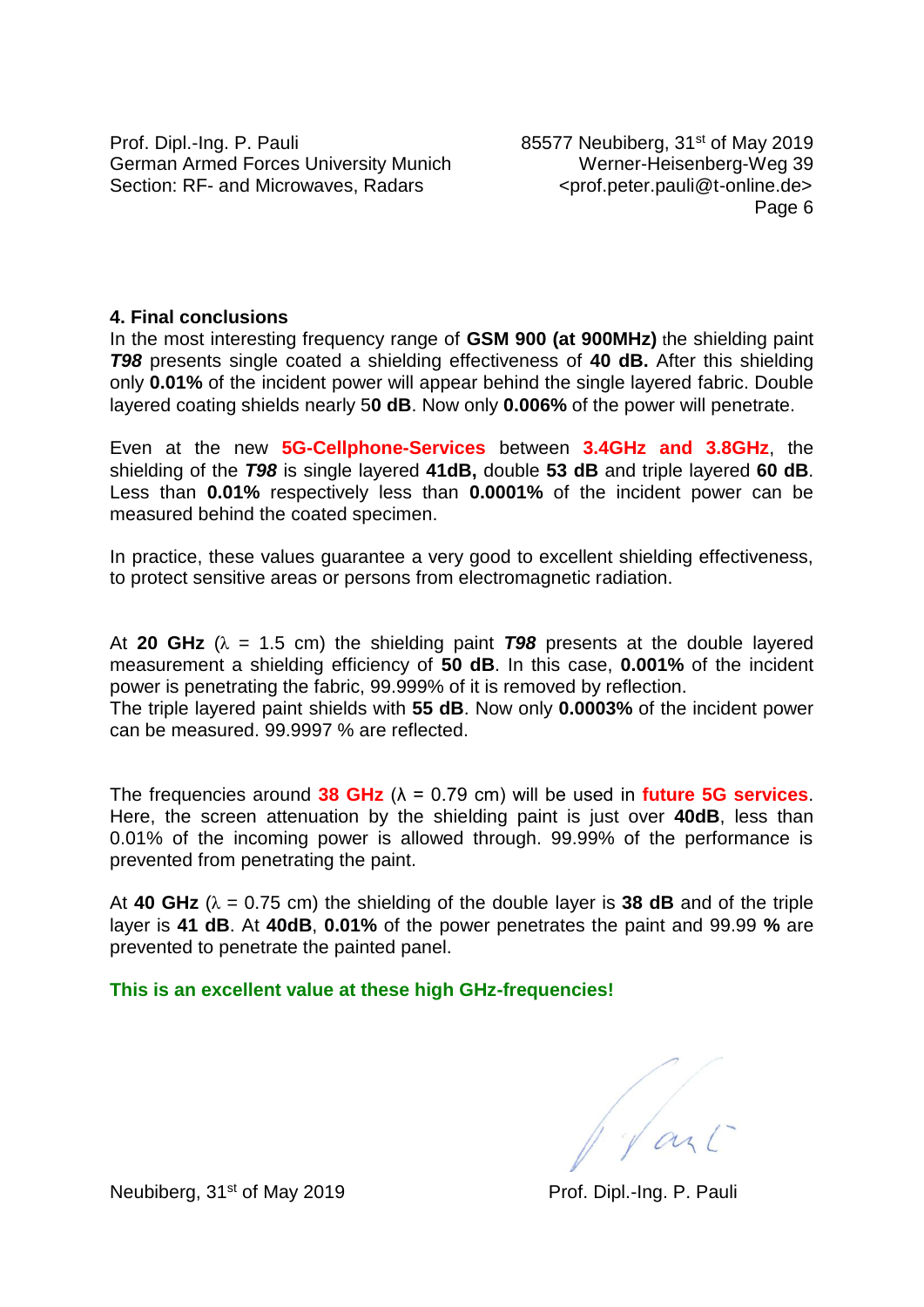## Prof. Dipl.-Ing. P. Pauli Appendix 1 of the Test Report from 28<sup>st</sup> of May 2019 measured according to ASTM D-4935 with **omnidirectional polarization**

#### Device under test: Shielding paint *T98,* single layered Frequency Range: 100 MHz to 8 GHz

| CH2 S21 dB MAG 10 dB/ REF 0 dB   |                |          |  | $\P_1: -40.55$ dB                      |            |
|----------------------------------|----------------|----------|--|----------------------------------------|------------|
| 10 dB 1 GHz                      |                |          |  | 7 4 2 5 MHz<br>$\sqrt{2}$ : -40.39 dB  |            |
|                                  |                |          |  | 909,75 쨺z.                             |            |
|                                  |                |          |  | $\nabla_3$ : $-41.46$ dB<br>1.7985 GHz |            |
|                                  |                |          |  | $-\sqrt[3]{4}$ : -41.84 dB-            |            |
|                                  |                |          |  | 2.45025 GHZ                            |            |
|                                  |                |          |  |                                        |            |
|                                  |                |          |  |                                        | CAL        |
| $10\frac{1}{2}$ $18/\frac{2}{9}$ | $\frac{3}{17}$ |          |  |                                        |            |
|                                  |                |          |  |                                        |            |
|                                  |                |          |  |                                        | CPL        |
|                                  |                |          |  |                                        |            |
|                                  |                |          |  |                                        | FIL<br>10k |
|                                  |                |          |  |                                        | SMO<br>10% |
| $-90$ dB                         |                |          |  |                                        |            |
| START 100 MHz                    |                | $1$ GHz/ |  | STOP 8 GHZ                             |            |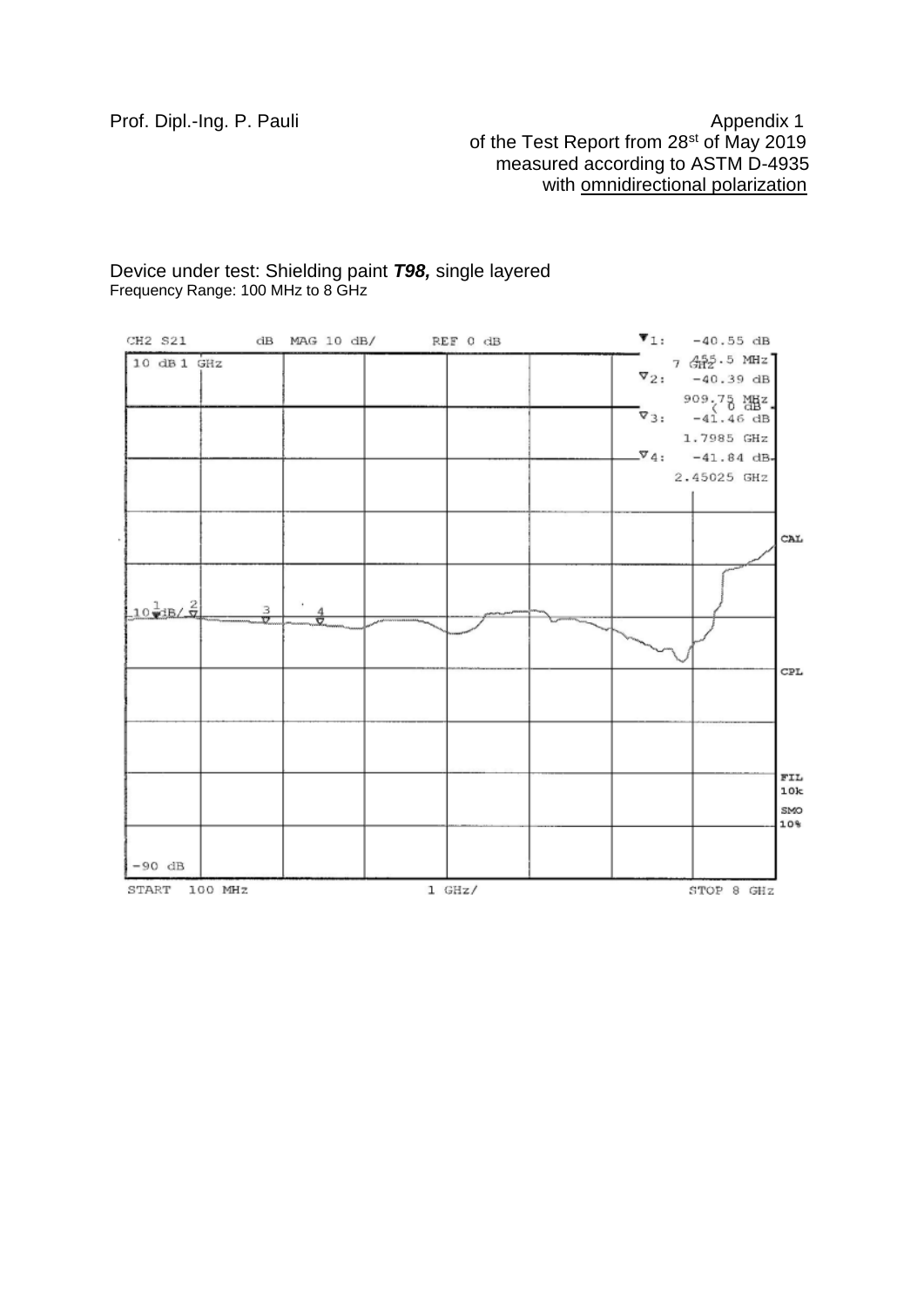# Prof. Dipl.-Ing. P. Pauli **Appendix 2** Appendix 2 of the Test Report from 28<sup>st</sup> of May 2019 measured according to ASTM D-4935 with **omnidirectional polarization**

#### Device under test: Shielding paint *T98,* double layered Frequency Range: 100 MHz to 8 GHz

| CH2 S21                    |          | $dB$ $MAG$ $10$ $dB/$ | REF 0 dB |              |                 | $\P_1$ : -49.40 dB                                    |                |
|----------------------------|----------|-----------------------|----------|--------------|-----------------|-------------------------------------------------------|----------------|
| 10 dB1 GHz                 |          |                       |          |              |                 | $7\frac{455}{3122}$ . 5 MHz<br>$\nabla_2$ : -49.82 dB |                |
|                            |          |                       |          | W.           |                 | $909.75$ 잼 -                                          |                |
|                            |          |                       |          |              |                 | $\nabla_3$ : $-52.45$ dB                              |                |
|                            |          |                       |          |              |                 | 1.7985 GHZ                                            |                |
|                            |          |                       |          |              |                 | $\nabla_4$ : -54.15 dB-                               |                |
|                            |          |                       |          |              |                 | 2.45025 GHz                                           |                |
|                            |          |                       |          | $\mathbf{r}$ |                 |                                                       |                |
|                            |          |                       |          |              |                 |                                                       | CAL            |
|                            |          |                       |          |              |                 |                                                       |                |
|                            |          |                       |          |              |                 |                                                       |                |
| $\text{\L}10 \text{ dB/L}$ |          |                       |          |              |                 |                                                       |                |
|                            |          |                       |          |              |                 |                                                       |                |
| $\frac{1}{\sqrt{2}}$       |          |                       |          |              |                 |                                                       | $\mathtt{CPL}$ |
|                            | $\sigma$ | $\frac{4}{\sqrt{2}}$  |          |              |                 |                                                       |                |
|                            |          |                       |          |              |                 |                                                       |                |
|                            |          |                       |          |              |                 |                                                       |                |
|                            |          |                       |          |              |                 |                                                       | ${\tt FIL}$    |
|                            |          |                       |          |              |                 |                                                       | 10k<br>SMO     |
|                            |          |                       |          |              |                 |                                                       | 10%            |
|                            |          |                       |          |              |                 |                                                       |                |
| $-90$ dB                   |          |                       |          |              | $\chi^{\rm th}$ |                                                       |                |